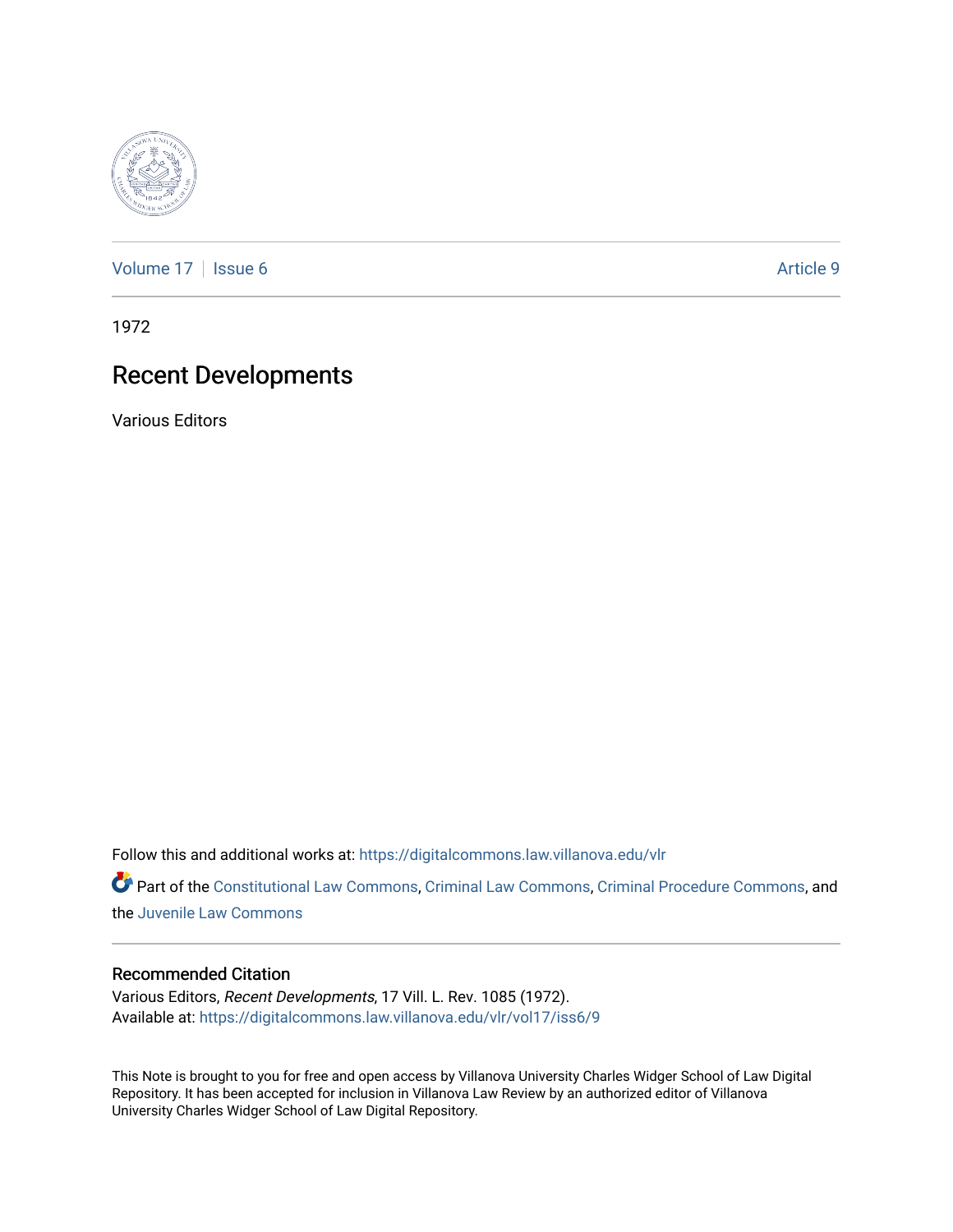JUNE 1972]

## **RECENT DEVELOPMENT**

## **CONSTITUTIONAL** LAW **-** CRIMINAL LAW **AND** PROCEDURE **-** MINOR'S REQUEST TO SEE PARENTS HELD TO BE AN INVOCATION OF HIS FIFTH AMENDMENT PRIVILEGE AGAINST SELF-INCRIMINATION.

## *People v. Burton* (Calif. 1971)

In a jury trial' the appellant, Bozzie Burton, was found guilty of murder and assault. The jury was allowed to consider the sixteen-yearold minor's confession, which had been made subsequent to a knowing and intelligent waiver of his rights. The trial judge refused to exclude the confession, though it had been obtained after a denial of the minor's request to see his parents.<sup>2</sup> The judge ruled that the People had met their burden of showing that the confession was voluntary, and that it was not coerced or illegally obtained in violation of *Miranda v. Arizona.3*

On appeal, the Supreme Court of California reversed, *holding:* (1) that when a minor was subjected to custodial interrogation without the presence of an attorney, his request to see one of his parents, made anytime before or during questioning, must, in the absence of compelling contrary evidence, be construed as an invocation of his fifth amendment privilege; and (2) that where such an invocation was made, a confession obtained by subsequent questioning without granting his request was inadmissible. *People v. Burton,* 6 Cal. 3d 375, 491 P.2d 793, 99 Cal. Rptr. **1 (1971).**

The privilege against self-incrimination was deemed to be such a significant element in the Framer's notions of liberty that the privilege was specifically protected from infringement by the Constitution. Despite the importance attached to this privilege, $4$  it was not originally one of the

asserted that defendant's request to see his parents invoked his fifth amendment privilege under Miranda v. Arizona, 384 U.S. 436 (1966). However, counsel did urge that *Miranda* was ignored as a result of the repeated denials of the minor's request to see his parents. 6 Cal. 3d at 379 & n.1, 491 P.2d at 795 & n.1, 99 Cal. Rptr. at 3 & n.l.

3. 384 U.S. 436 (1966). 4. In writing the majority opinion of the Court in Ullman v. United States, 350 U.S. 422 (1956), Justice Frankfurter stated that the privilege from self-incrimination under the fifth amendment "registers an important advance in the development of our liberty - 'one of the great landmarks in man's struggle to make himself civilized.'" *Id.* at 426. *Accord,* Cohen v. Hurley, 366 U.S. 117, 160 (1961) (Brennan, J., dissenting).

(1085)

<sup>1.</sup> Since the appellant was a minor, he was subject to the original jurisdiction of the juvenile court *(see* CAL. WELF. & INST'NS CODE §§ 603-07 (West 1972)), which has no provision for a right to a jury trial. *See* McKeiver v. Pennsylvania, 403 U.S. 528 (1971). However, the juvenile court apparently waived jurisdiction *(see* CAL. WELF. & INST'NS CODE § 707 (West 1972)), and the minor was transferred to the adult court, where he received a jury trial. People v. Burton, 6 Cal. 3d *375,* 491 P.2d 793, 99 Cal. Rptr. 1 (1971). 2. It should be noted that, at the trial, counsel for the appellant never specifically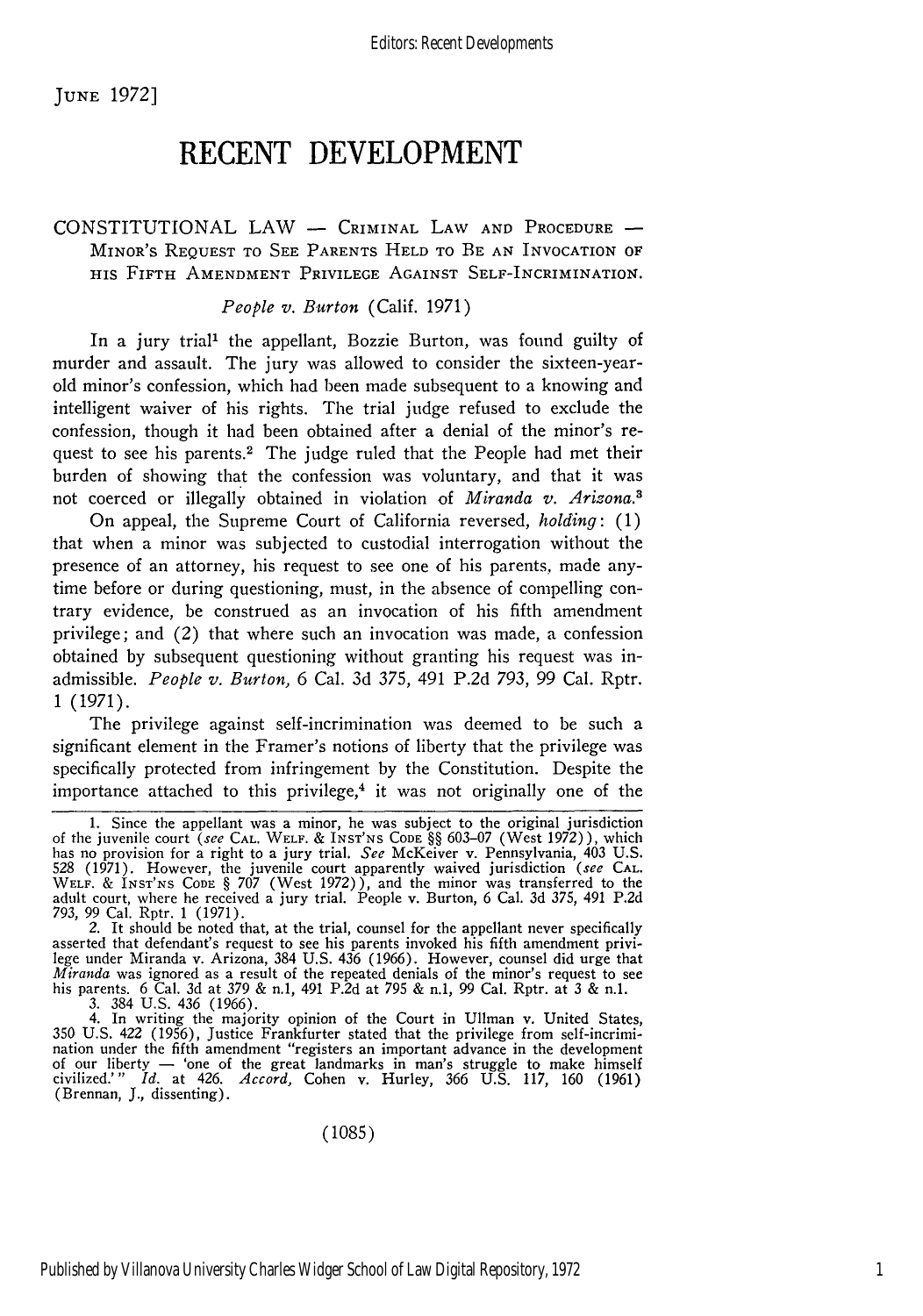safeguards protected from abridgment by the states.<sup>5</sup> By 1964, however, the Supreme Court so interpreted the fourteenth amendment as to curtail state transgressions against this privilege.<sup>6</sup>

While the privilege against self-incrimination was applied in many proceedings,<sup>7</sup> it was not generally accepted as a barrier to coercive police interrogation until *Miranda v. Arizona."* In that case the Supreme Court marked the high water point of the gradual shift in emphasis of legal thinking from the coercion concept, based largely on the due process clause, $\theta$ 

5. The United States Supreme Court ruled in 1947 and again in 1961 that the fourteenth amendment did not include the privileges of the fifth amendment so as to protect the people from transgressions of the privilege against self-incrimination by the states. Cohen v. Hurley, 366 U.S. 117 (1961) ; Adamson v. California, 332 U.S. 46 (1947).

6. U.S. CONST. amend. XIV, § 1. After the adoption of the fourteenth amend-ment in 1868, there was much controversy as to its effect on state invasion of the rights enumerated in the first eight amendments. Although earlier cases denied the application of these safeguards to the states, the United States Supreme Court has reconsidered many of these earlier decisions. *See,* e.g., Gideon v. Wainwright, 372 U.S. 335 (1963) (protecting from state abridgment the sixth amendment right to counsel in all criminal cases) ; Robinson v. California, 370 U.S. 660 (1962) (protecting from state abridgment the eighth amendment ban on cruel and unusual punishment) ; Mapp v. Ohio, 367 U.S. 643 (1961) (protecting from state abridgment the fourth amendment right against unreasonable searches and seizures).

Similarly, in Malloy v. Hogan, 378 U.S. 1 (1964), the Supreme Court recon-<br>sidered Cohen v. Hurley, 366 U.S. 117 (1961), and Adamson v. California, 332 U.S. 46 (1947), and extended the fourteenth amendment's umbrella protection to include the fifth amendment privilege against self-incrimination. By so holding, the Supreme Court overruled *Adamson* and partially accepted Justice Brennan's dissent in *Cohen* (although the *Cohen* dissent had called for the entire absorption of the fifth amendment by the fourteenth amendment, *Malloy* incorporated only the self-incirimination clause of the fifth amendment). The *Malloy* decision was expressly affirmed in the following year. Griffin v. California, 380 U.S. 609 (1965). *7. See, e.g.,* Brown v. United States, 356 U.S. 148 (1958) (denaturalization pro-

ceeding in district court) ; Emspak v. United States, 349 U.S. 190 (1955) (witness before a legislative committee) ; ICC v. Brimson, 154 U.S. 447 (1894) (commissioner's hearing) ; Counselman v. Hitchcock, 142 U.S. 547 (1892) (grand jury investigation) **;** Wood v. United States, 128 F.2d 265, 270-72 (D.C. Cir. 1942) (preliminary hearing before committing magistrate) ; Graham v. United States, 99 F.2d 746 (9th Cir. 1938) (examination by immigration officers); State v. Allison, 116 Mont. 352, 153 P.2d 141 (1944) (coroner's inquest); Phleps v. Phleps, 133 N.J.Eq. 392, 32 A.2d 81 (Ct. Err. & App. 1943) (deposition); Siegel v. Crawford, 266 Ap (1943) (pretrial examination of defendant). *See generally* 8 J. WIGMORE, EvIDENCE § 2252 (McNaughton rev. 1961).

8. 384 U.S. 436 (1966). The fifth amendment privilege against self-incrimination had been raised previously as the controlling test for the admissibility of con-<br>fessions in Bram v. United States, 168 U.S. 532 (1897). However, in that case, the Court used the privilege as the basis for the voluntary test; that is, the confession was<br>admissible if not coerced. *Id*. at 542–43. Wigmore claimed that such a test was un-<br>founded (3 J. WIGMORE, EVIDENCE § 823, at 250 certain subsequent Supreme Court cases citing the test as dicta *(see, e.g.,* 384 U.S. at 506 n.2), the self-incrimination clause was not used to bar confessions again until Escobedo v. Illinois, 378 U.S. 478 (1964), and *Miranda.* In *Miranda,* it was not used to support the voluntary test - a test which subsequent to *Brain* developed on the basis of the due process clause *(see* note 9 *infra)* **-** but rather to support an independent test going to the capacity of the accused to understand and relinquish his rights. *See* People v. Lara, 67 Cal. 2d 365, 395, 432 P.2d 202, 223, 62 Cal. Rptr. 586,

607 (1967) (dissenting opinion), cert. denied, 392 U.S. 945 (1968).<br>9. The use of the due process clause to test the admissibility of confessions began<br>in 1936 with Brown v. Mississippi, 297 U.S. 278 (1936), and its "volun Under this test the confession was admissible if it was not elicited by overbearing the will of the accused during interrogation, that is, without coercion. *See, e.g.,* Rogers v. Richmond, 365 U.S. 534 (1961). For over 25 years the Court never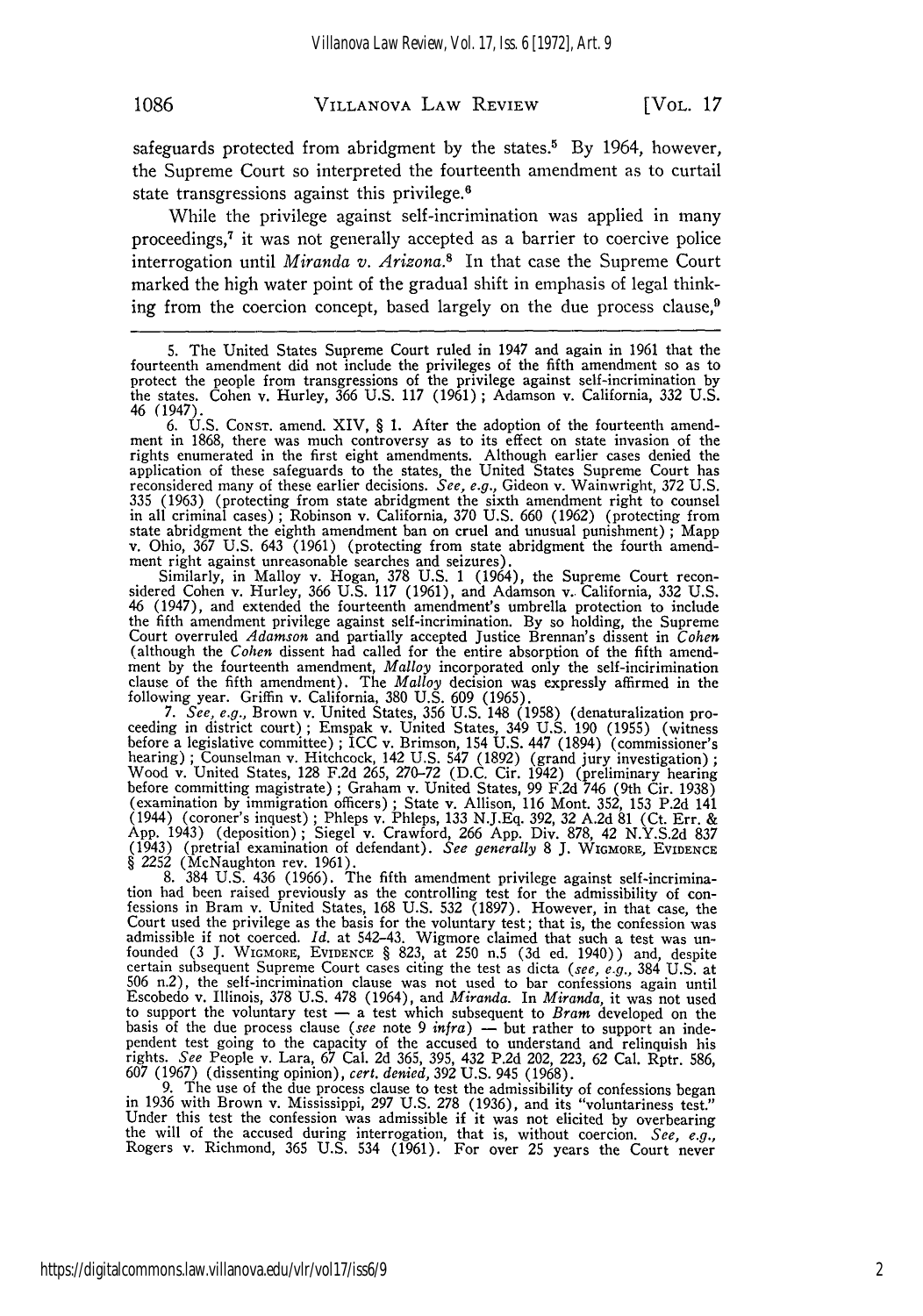to that of the capacity of the accused to understand and relinquish his constitutional rights, based on the self-incrimination privilege.<sup>10</sup>

Recently, the California Supreme Court has recognized that the suspect may invoke his fifth amendment privilege against self-incrimination by the slightest indication, either through words or action, that he is unwilling to discuss his case with the police.<sup>11</sup> Prior to the instant case, however, the California Supreme Court had not determined whether a minor's request to see his parents was an invocation of this privilege.

At the outset, the *Burton* court made it clear that the defendant was not claiming that his confession was involuntary. Rather, the claim was that it was illegally obtained in violation of his fifth amendment privilege against self-incrimination.<sup>12</sup> Consequently, the issue was a narrow one pertaining to the protective devices developed in *Miranda,3* and not the voluntary test established before *Miranda.14*

According to *Miranda,* once the warnings have been administered, the accused exercises his fifth amendment privilege at the point when he indicates that he wishes to remain silent, requiring that the interrogation immediately cease.15 The California Supreme Court had probed the ra-

Miranda v. Arizona, 384 U.S. 436, 507–09 (1966) (Harlan, J., dissenting).<br>10. This concept was first articulated by the Supreme Court in Johnson v. Zerbst,<br>304 U.S. 458 (1938), later emphasized in Carnley v. Cochran, 369 U Mrianda v. Arizona, 384 U.S. 436 (1966). In the latter two cases the confessions would have been admissible under the coercion standard but, nevertheless, were found inadmissible because the defendants had demanded counsel. Interrogation must cease after such a demand is made. *See* People v. Lara, 67 Cal. 2d 365, 432 P.2d 202, 62

Cal. Rptr. 586 (1967) (dissenting opinion).<br>The "voluntariness test" is still applicable, along with the additional test con-<br>cerning the capacity of the accused to understand and relinquish his constitutional rights. 384 U.S. at 478; *see* Note, *supra* note 9, at **77.** Similarly, this test is applied when examining confessions introduced for impeachment purposes. Harris v. New when examining confessions introduced for impeachment purposes. Harris v. New York,  $401$  U.S. 222 (1971).

11. People v. Randall, 1 Cal. 3d 948, 464 P.2d 114, 83 Cal. Rptr. 658 (1970) (suspect's telephone call to his attorney) ; People v. Ireland, 70 Cal. **2d** 522, 450 P.2d 580, 75 Cal. Rptr. 188 (1969) (suspect's statement: "Call my parents for my attor-(refusal by a suspect to sign a waiver of his constitutional rights).<br>12. 6 Cal. 3d at 381, 491 P.2d at 796, 99 Cal. Rptr. at 4.<br>13. Miranda v. Arizona, 384 U.S. 436 (1966). Mr. Chief Justice Warren an-

nounced the need for these protective devices, stating :<br>The current practice of incommunicado interrogation is at odds with one of our<br>Nation's most cherished principles — that the individual may not be compelled to<br>incri defendant can truly be the product of his free choice.

*Id.* at 457-58.

14. *See* note 9 *supra.* 15. In the words of the *Miranda* Court:

Once warnings have been given, the subsequent procedure is clear. If the individual indicates in any manner, at any time prior to or during questioning, that he wishes to remain silent, the interrogation must cease. At thi

narrowed the voluntary test to a single meaning but infused it with several different values. Consequently, a "totality of circumstances" test developed, making the determination of the voluntariness of a confession a question of fact to be decided upon an examination of all the surrounding circumstances and factors. Haynes v. Washington, 373 U.S. 503, 513 (1963); Culombe v. Connecticut, 367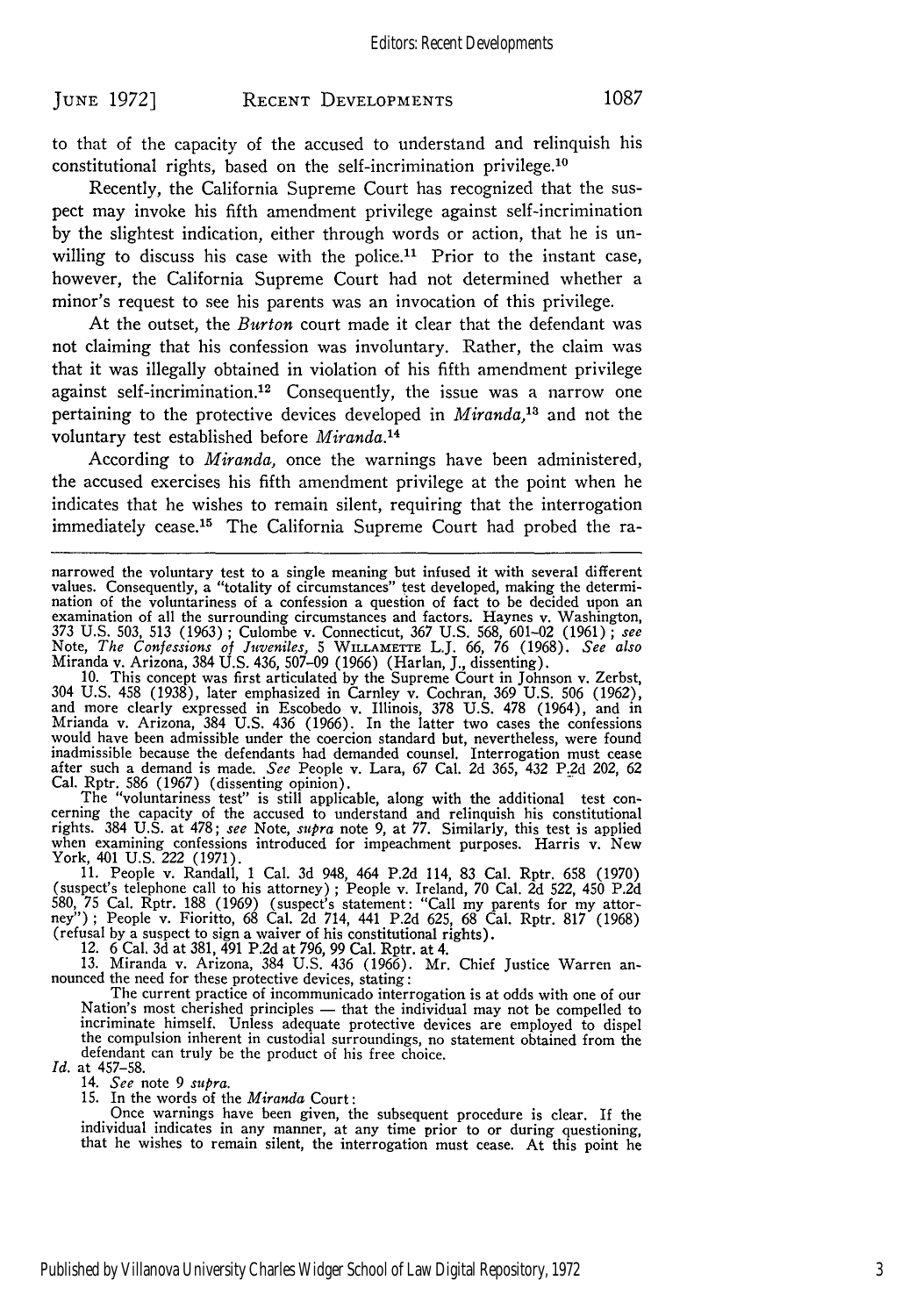#### VILLANOVA LAW REVIEW **1088** [VOL. *17*

tionale of the protections of *Miranda* in two cases prior to *Burton* **-** *People v. Ireland'6* and *People v. Randall.17* In the *Ireland* case, the court concluded that one of the primary protective devices envisioned by *Miranda* was that any indication by the suspect that he wished to invoke his privilege would require the termination of all custodial interrogation.<sup>18</sup> Furthermore, the *Randall* court held that "no particular form of words or conduct"<sup>19</sup> was necessary to indicate this wish. In so holding, the court expressed its particular concern that, if the suspect had to invoke his privilege with unmistakable clarity, the prophylactic intent of *Miranda* would be lost. Only those with criminal experience, who had learned to deal with the police, would benefit from such an interpretation, while it would operate most severely on the ignorant and inexperienced suspects  those most susceptible to the custodial interrogation.<sup>20</sup> By avoiding any inclination to establish set ways to invoke the fifth amendment, the California Supreme Court fulfilled what it thought to be the principal objective of *Miranda* - to establish safeguards that would eliminate the need to determine whether the confession was obtained through coercion.<sup>21</sup>

Following the thrust of these cases, the *Burton* court had little difficulty in holding that a minor's request for his parents constituted an invocation of the privilege against self-incrimination. The court drew an analogy between the natural inclination of an adult, no longer under parental guidance, to request an attorney and the natural inclination of a minor to turn to his parents for help.22 In the *Ireland* and *Randall* cases,

has shown that he intends to exercise his Fifth Amendment privilege **....** If the individual states that he wants an attorney, the interrogation must cease until an attorney is present.

384 U.S. at 473-74. 16. 70 Cal. 2d 522, 450 P.2d 580, 75 Cal. Rptr. 188 (1969). The *Ireland* case involved an adult man who killed his wife and was subsequently found guilty of second degree murder. The California Supreme Court reversed on the ground that hearsay evidence was erroneously admitted at the trial level. The court went on to determine that certain extrajudicial statements were obtained in violation of the defendant's con- stitutional rights, and therefore they should not be admitted upon retrial. *See* note 39 *infra.* This holding was based on the fact that, after being advised of his rights, the

defendant replied, "Call my parents for my attorney."<br>17. 1 Cal. 3d 948, 464 P.2d 114, 83 Cal. Rptr. 658 (1970). In reversing an adult<br>defendant's conviction for grand theft, the *Randall* court found that the suspect's ca to an attorney in and of itself constituted an invocation of his fifth amendment privilege.

18. 70 Cal. 3d at 535, 450 P.2d at 587, 75 Cal. Rptr. at 195. 19. 1 Cal. 3d at 955, 464 P.2d at 118, 83 Cal. Rptr. at 662.

20. *Id.*

21. In People v. Fioritto, 68 Cal. 2d 714, 441 P.2d 625, 68 Cal. Rptr. 817 (1968), the court emphasized that:

A principal objective of that decision *[Miranda]* was to establish safeguards that sity of adjudicating in each case whether coercive influences, psychological or physical, had been employed to secure admissions or confessions.<br>*Id.* at 717, 441 P.2d at 626, 68 Cal. Rptr. at 818.<br>In Fioritto, a 19-year-old defendant refused to sign a waiver of his rights. He was

In *Fioritto*, a 19-year-old defendant refused to sign a waiver of his rights. He was then confronted with his codefendants, which confrontation precipitated his waiver after he had been once again informed of his rights. The court found that once he refused to sign the waiver he had invoked his fifth amendment privilege and the sub-

sequent confession was inadmissible. 68 Cal. 2d 714, 441 P.2d 625, 68 Cal. Rptr. 817.<br>22. 6 Cal. 3d at 382, 491 P.2d at 797, 99 Cal. Rptr. at 5. Drawing this analogy was<br>significant, since the court held, in effect, that s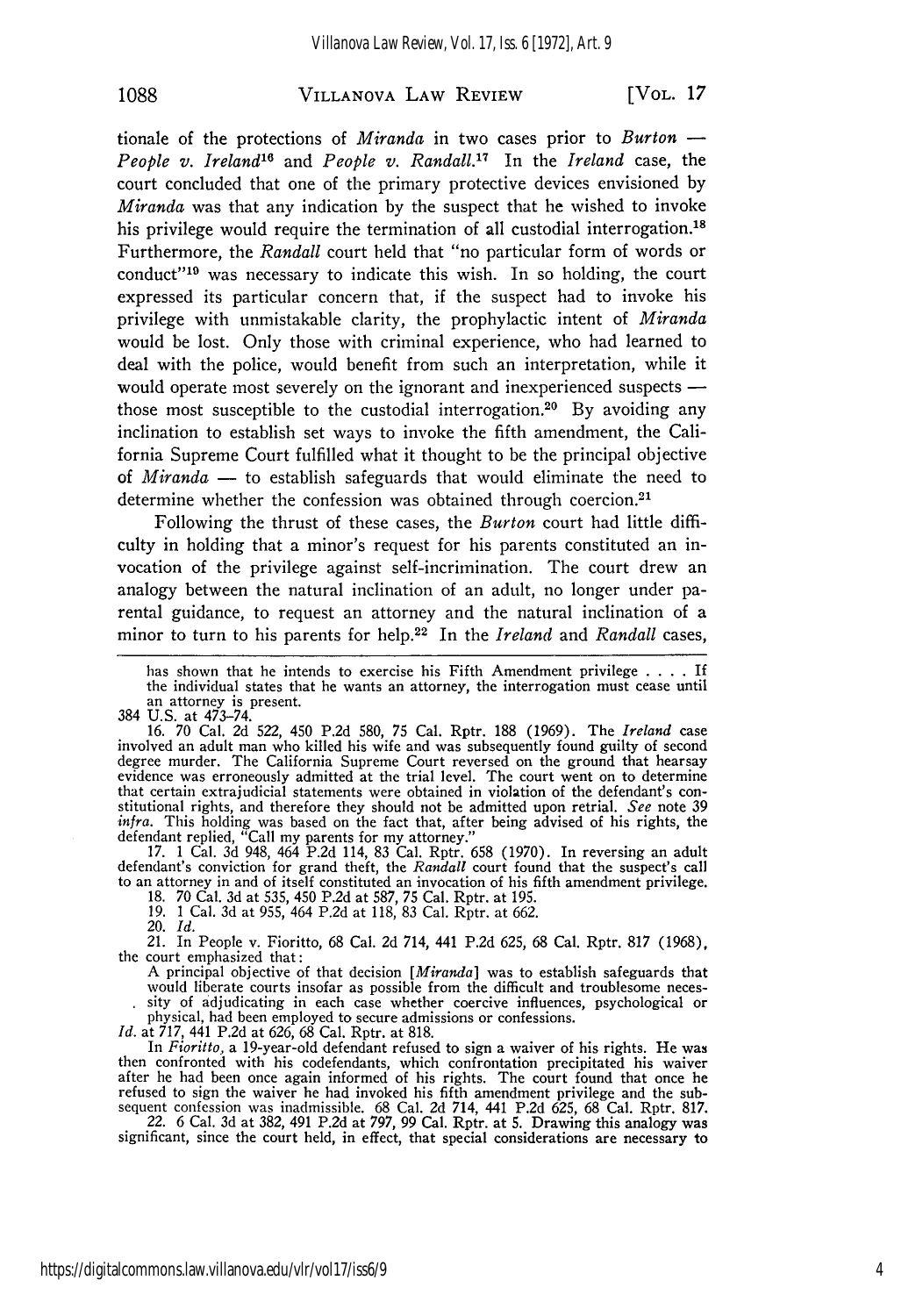#### **RECENT DEVELOPMENTS JUNE. 1972] 1089**

both of which involved adults, it was sufficient for the adult to ask for his attorney<sup>23</sup> or to call his attorney on the telephone<sup>24</sup> to invoke his privilege against self-incrimination. Following this analogy, the *Burton* court held that a minor could similarly invoke the fifth amendment privilege when he requested to see his parents.<sup>25</sup>

The People advanced two counterarguments. First, they contended that Bozzie Burton's request to see his parents did not clearly give the police notice that he was asserting his fifth amendment privilege.26 They argued that the request could have been made for several reasons other than the intent to invoke his privilege.

This argument was similar to one advanced in *Randall,* where the adult defendant made a telephone call to his attorney and the People claimed that the call could have been made for a variety of purposes. In particular, the state claimed that a mere telephone call to an attorney was not as clear an invocation of the fifth amendment privilege as occurred in *Ireland,* where the defendant requested that his parents be called *for his attorney.27* The *Randall* court rejected this contention and required the People to show that such a phone call did *not* constitute an invocation of the fifth amendment privilege. 28 Based on this precedent, the *Burton* court concluded that the People had not met their burden of proof in the instant case, since they had failed to show that the defendant's request for a parent was not an invocation of his privilege.<sup>29</sup>

Secondly, the People argued that, since Burton's request occurred before the interrogation and before the *Miranda* warnings were given, it was unlikely the police understood it as an invocation of the privilege. The majority read this as a further elaboration of the People's first argument concerning lack of notice and, therefore, discounted it due to the lack of affirmative proof that the defendant did not intend to assert his privilege.<sup>30</sup>

The majority's holding appears to follow the literal language of *Miranda,* which indicated that the privilege is asserted "if the individual indicates . . . at any time prior to . . . questioning that he wishes to remain silent. . . . "<sup>31</sup> This discussion in *Miranda*, however, was concerned

- 28. 1 Cal. 3d at 957, 464 P.2d at 120, 83 Cal. Rptr. at 664.
- 29. 6 Cal. 3d at 383, 491 P.2d at 798, 99 Cal. Rptr. at 6.

determine whether a minor has invoked his fifth amendment privilege. *See* text ac- companying notes 46-62 *infra.*

<sup>23.</sup> People v. Ireland, 70 Cal. 2d 522, 450 P.2d 580, 75 Cal. Rptr. 188 (1969). *See* note 16 supra.

<sup>24.</sup> People v. Randall, 1 Cal. 3d 948, 464 P.2d 114, 83 Cal. Rptr. 658 (1970). *See* note 18 supra.

<sup>25.</sup> In the terms of the *Randall* court, *Burton* held that "a minor's request to see<br>his parents 'reasonably appears inconsistent with a present willingness on the part<br>of the suspect to discuss his case freely and compl P.2d at 797, 99 Cal. Rptr. at 5.

<sup>26.</sup> *Id.* at 382, 491 P.2d at 798, 99 Cal. Rptr. at 6.

<sup>27.</sup> *Id.* at 382-83, 491 P.2d at 798, 99 Cal. Rptr. at 6 (emphasis added).

**<sup>30.</sup>** Id.

<sup>31. 384</sup> U.S. at 473-74. *See* note 15 and accompanying text *supra.*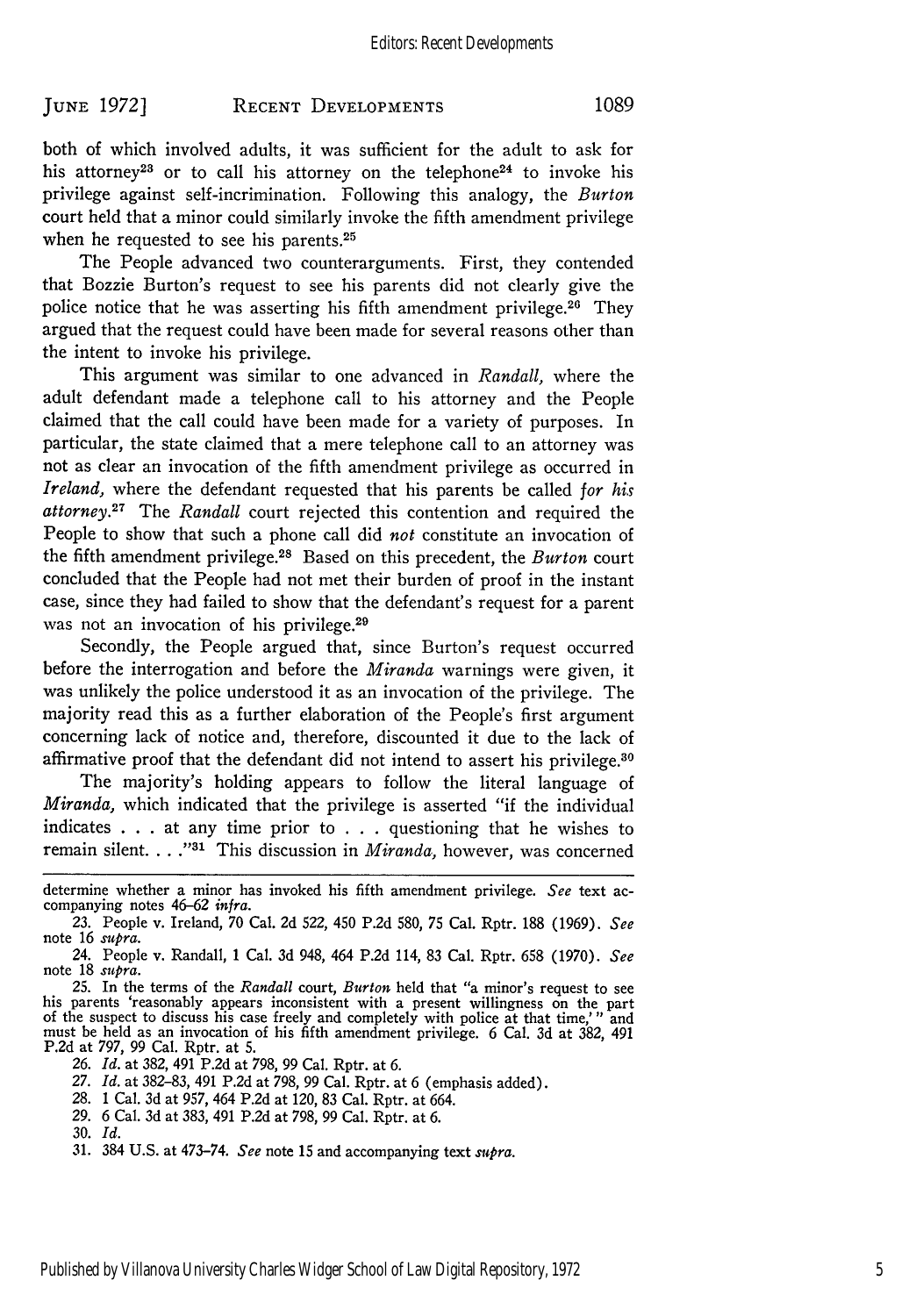#### VILLANOVA LAW REVIEW **1090** [VOL. *17*

with the effect of an invocation *after* warnings had been given.<sup>32</sup> The facts of *Burton* suggest, though the court did not discuss it, the issue of whether an invocation of the fifth amendment privilege can be nullified by subsequent *Miranda* warnings and waiver. In *People v. Fioritto,33* the majority stated that, in its view, a principal objective of *Miranda* was to establish safeguards which would eliminate the need to determine whether psychological or physical coercion was used to obtain the confession.<sup>34</sup> Hence, once the privilege was asserted, it was presumed that any *further interrogation* was coercive and the confession obtained involuntary. These presumptions would be operable even if the confession was obtained after the *Miranda* warnings and subsequent to a waiver. The instant case followed this view.<sup>35</sup> By asking for his parents, the appellant invoked his fifth amendment privilege, and consequently, when the police thereafter proceeded to give Burton his warnings and elicit a waiver and a confession, they violated the appellant's fifth amendment privilege. Thus, Burton did not have to assert that his confession was involuntary; he only had to assert an invocation of his privilege against self-incrimination.

This view was juxtaposed against Justice Burke's dissenting opinion in *Fioritto* that the objective of *Miranda* was the prevention of in-custody interrogation of suspects "without first advising them of their constitutional rights, affording them an opportunity to exercise them, or securing from them a waiver of such rights."<sup>36</sup> Consistent with this theory, Justice Burke claimed that the police *may* approach the suspect after the invocation of the fifth amendment privilege.<sup>37</sup> Therefore, according to Justice Burke,

34. *Id.* at 717, 441 P.2d at 626, 68 Cal. Rptr. at 818.

35. 6 Cal. 3d at 381-82, 491 P.2d at 796-97, 99 Cal. Rptr. at 45.

36. 68 Cal. 2d at 720, 441 P.2d at 628, 68 Cal. Rptr. at 820. (Burke, **J.,** dissenting).

*37. Id.* at 726-28, 441 P.2d at 631-33, 68 Cal. Rptr. at 823-25. Justice Burke argued that the invocation of the privilege against self-incrimination did not preclude the possibility of a subsequent confession as long as it was preceded by a waiver. While he listed three cases in support of his contention, they were all *pre-Miranda.* In the first of the three cases, Cox v. United States, 373 F.2d 500 (8th Cir. 1967), the defendant refused to speak to certain postal inspectors concerning the burglary of a post<br>office. However, when they revealed that his codefendant had given them the story,<br>he made an incriminating statement which was admit he made an incriminating statement which was admitted into evidence. Cox can be compared with *Fioritto* which involved similar facts but was decided after *Miranda*. In *Fioritto,* however, the California Supreme Court found the confession inadmissible based upon the *Miranda* holding **-** that interrogation must cease after any invocation of the fifth amendment privilege. *See* note 21 *supra.* Similarly, it is likely that the Eighth Circuit would have found the confession in the *Cox* case inadmissible if it had been decided after *Miranda.*

In the second of the three cases, People v. Hill, *66* Cal. 2d 536, 426 P.2d 908, 58 Cal. Rptr. 340 (1967), one of the defendants requested the assistance of an attorney after being advised of his rights. Later he indicated that he wished to make a state-

<sup>32.</sup> Taken in context, the *Miranda* Court said:

Once warnings have been given, the subsequent procedure is clear. If the individual indicates in any manner, at any time prior to or during questioning,

that he wishes to remain silent, the interrogation must cease.<br>384 U.S. at 473. Both sentences together imply that first the warnings must be given<br>and then any subsequent invocation of the privilege would require the term the interrogation.

<sup>33. 68</sup> Cal. **2d** 714, 441 P.2d 625, 68 Cal. Rptr. **817** (1968). *See* note 21 *supra.*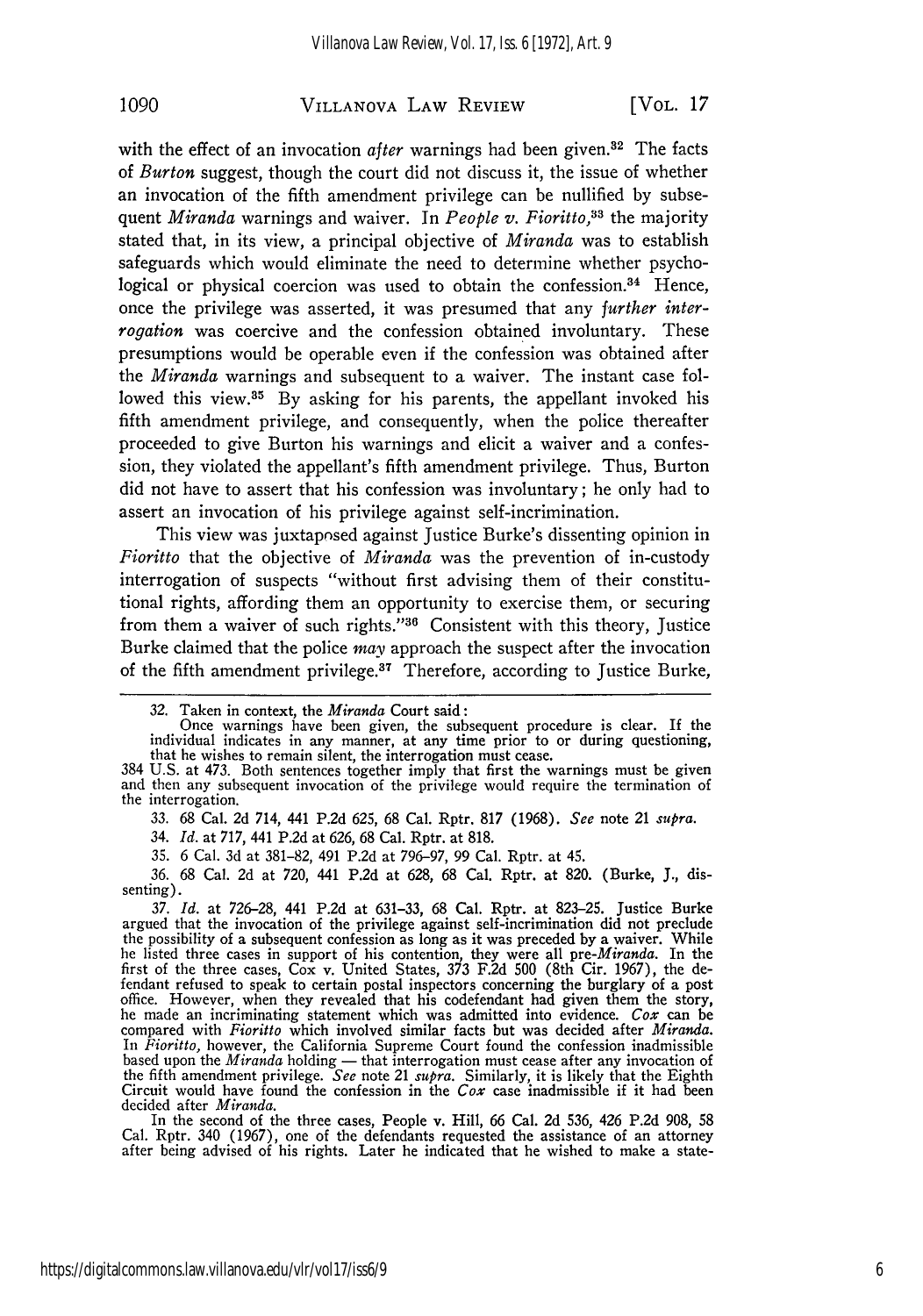the giving of the *Miranda* warnings after such an invocation, followed by a waiver and a confession, would not amount to coercion per se;<sup>58</sup> rather, he indicated that such a confession could be voluntary.

The *Fioritto* court's interpretation of the objective of *Miranda* was accepted in *Burton.* However, the California Supreme Court has also adopted Justice Burke's view that a voluntary confession was admissible, even if made after an invocation of the fifth amendment privilege; yet, his precise definition of voluntary confessions has not received acceptance.<sup>39</sup> In fact, the court has held that a confession could *not* be voluntary within the meaning of *Miranda* where the questioning was renewed<sup>40</sup> or con-

ment, after again being advised of his rights, he made a statement. The *Hill* court stated

d:<br>[T]here is no reason why once having requested counsel and the request having<br>been recognized by a cessation of interrogation, the accused cannot elect to pro-<br>ceed without counsel if that election is freely, knowingly

*Id.* at 553, 426 P.2d at 919, 58 Cal. Rptr. at 351.

From the record it appears that this confession may have been initiated by the defendant himself, rather than by subsequent interrogation, making it a voluntary confession admissible even under the *Miranda* standard. *See* note 39 and accompanying text infra.

In the last of these cases, People v. Hunter, 252 Cal. App. 2d 472, 60 Cal. Rptr. 563 (Ct. App. 1967), the fifth amendment privilege was never invoked by any of the defendants. Therefore, it was immaterial that the confession of a codefendant was to obtain admissions from the other codefendants, as the to obtain admissions from the other codefendants, as the other codefendants did not indicate that they wished to assert their privilege.

38. 68 Cal. 2d at 726, 441 P.2d at 632, 68 Cal. Rptr. at 824 (dissenting opinion). Disputing the majority's contention that the defendant must initiate a voluntary statement and, in particular, that the giving of the *Miranda* warnings and asking the defendant to waive his rights constituted coercion, Justice Burke said:

Such a request is not interrogation for the purpose of eliciting incriminating statements, but is specifically an inquiry for permission, which may be denied, to conduct such interrogation. Hence, the problem reduces itself into whether such an inquiry (whether defendant desires to waive his rights) is coercive per se.<br>To hold that it is would definitely conflict with former decisions courts, and in my opinion with *Miranda.*

*Id.* It is interesting to note that Justice Burke joined with the majority in *Burton,* perhaps, because he accepted the precedent of *Fioritto* or because he considered the situation of minors to be special.

*39. Miranda* specifically stated that "[v]olunteered statements of any kind are not barred by the Fifth Amendment and their admissibility is not affected by our holding today." 384 U.S. at 478.

The California Supreme Court recognized the admissibility of voluntary con- fessions in People v. Lara, 67 Cal. 2d 365, 432 P.2d 202, 62 Cal. Rptr. 586 (1967). The California court's interpretation of the *Miranda* term "voluntary," however, was that the confession be *initiated by the accused.* Hence it was important in *Lara* that the trial judge found that the defendant "made a very sophisticated approach by trying to make a deal with the officers. Both he and the officers agree that *he instituted this,* not the officers." *Id.* at 392, 432 P.2d at 224, 62 Cal. Rptr. at 604 (emphasis added). Consequently, Lara's confession was admissible even though he had invoked his fifth amendment privilege at an earlier time.

40. People v. Ireland, 70 Cal. 2d 522, 450 P.2d 580, 75 Cal. Rptr. 188 (1969). In that case the defendant invoked his fifth amendment privilege while riding in the police car to the police station. Even though another officer, who did not know about the defendant's request for his lawyer, later informed him of his rights, and the defendant indicated that he wanted to talk, the court held that the confession was inad-missible. In so holding, the court quoted *Fioritto,* stating:

The form of the *renewed* queries, however subtle or gentle, cannot be considered in determining whether there has been a violation of the stern principles prescribed by the Supreme Court in *Miranda.* (68 Cal. 2d at p. 720, [441 P.2d at 628, 68 Cal. Rptr. at 820].)

*Id.* at 537, 450 P.2d at 589, 75 Cal. Rptr. at 197 (emphasis added).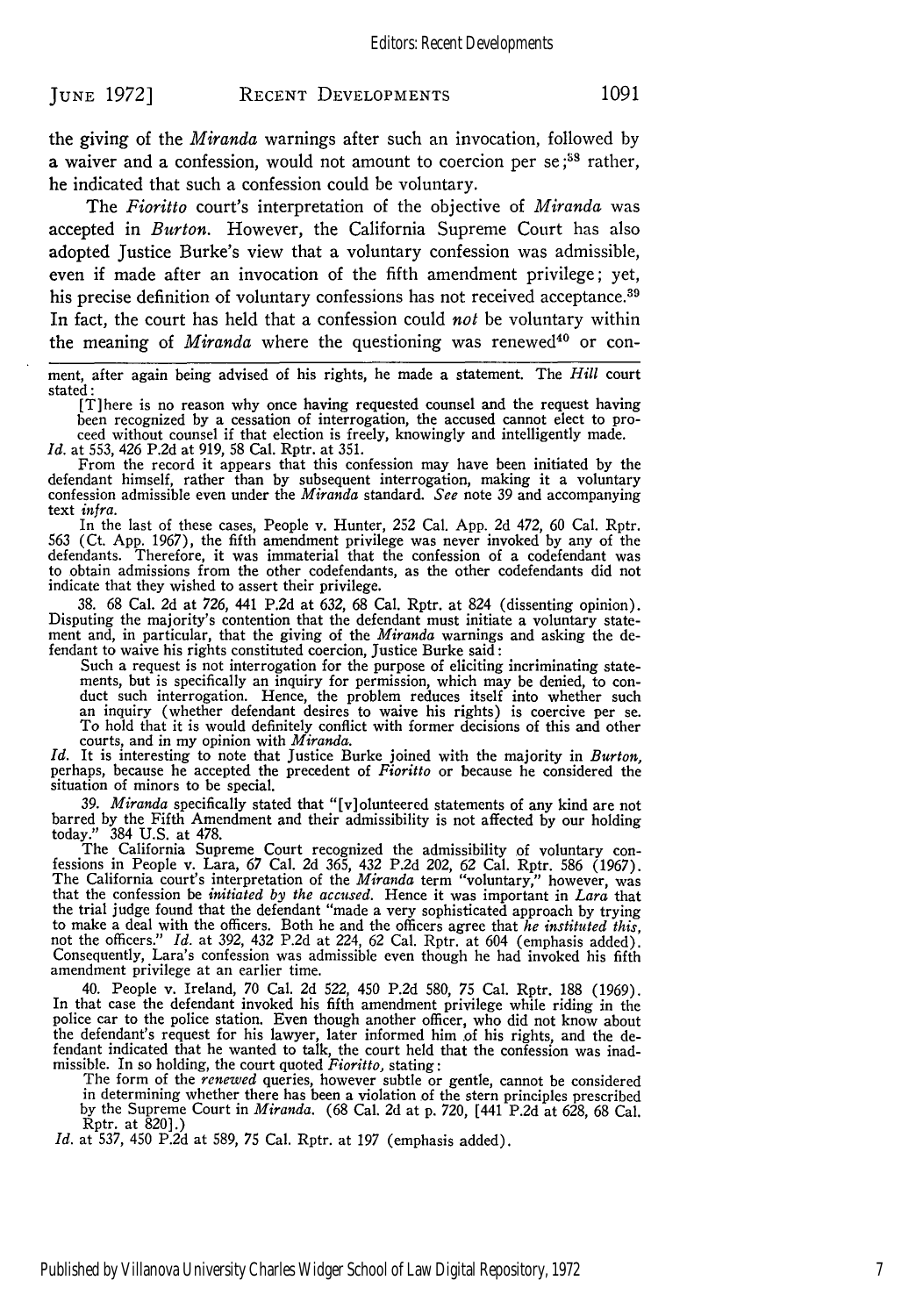## VILLANOVA LAW REVIEW **1092** [VOL. **17**

tinued<sup>41</sup> after an invocation of the fifth amendment privilege. Thus, in order for a confession made after an invocation of the privilege to be voluntary and admissible, it must be *initiated by the defendant,* solely as a result of his own change of mind.

After finding that Burton's request to see his parents did invoke his privilege against self-incrimination and that the People had failed to meet their burden of demonstrating that such a request was not tantamount to an assertion of his privilege, the court held that Burton's subsequent confession was inadmissible and therefore constituted reversible error.<sup>42</sup>

This finding of reversible error followed the opinions of *Randall43* and *Fioritto.44* In those cases it was held that "the introduction in evidence of a confession obtained from a defendant in violation of constitutional guarantees is prejudicial, per se..."<sup>45</sup> and compels a reversal of his conviction.<sup>46</sup>

In holding that a minor's request for his parents invokes his fifth amendment privilege, the *Burton* court protected Bozzie Burton's constitutional rights by a slight expansion of the existing precedents<sup>47</sup> - making allowance for the behavior tendencies of a minor.48 In light of its interest in safeguarding the constitutional rights of a minor, clearly, the *Burton* court could have gone further than it did. However, the court was not required to decide the issue of whether a minor could, under any circumstances, waive his rights. Nevertheless, it might have set down a stronger doctrine, insisting that his parents, his guardian, or his counsel be present during any questioning. A holding of this nature would have found support from a number of sources, including the California legislature. Recognizing the minor's need for a guiding hand in the legal process, California lawmakers have provided for the immediate notification of the parent or guardian of the minor or for appointment of counsel to represent the minor upon his first appearance in the court system which, in California, is before

- - 42. 6 Cal. 3d at 383-84, 491 P.2d at 798, 99 Cal. Rptr. at 6.
	- 43. 1 Cal. 3d at 958, 464 P.2d at 120-21, 83 Cal. Rptr. at 664-65.
	- 44. 68 Cal. 2d at 720, 441 P.2d at 628, 68 Cal. Rptr. at 820.
	- 45. 1 Cal. 3d at 958, 464 P.2d at 120-21, 83 Cal. Rptr. at 664-65.

46. In Jackson v. Denno, 378 U.S. 368, 376 (1964), the Supreme Court announced the principle that the introduction of an involuntary confession constituted reversible error and was a deprivation of due process if it had any bearing on the conviction. The *Jackson* Court held the doctrine of reversible error applicable even though there was ample evidence, aside from the confession, to support the conviction.

The Supreme Court of California recognized this doctrine in People v. Powell, 67 Cal. 2d 32, 51–52, 429 P.2d 137, 148, 59 Cal. Rptr. 817, 828 (1967). In *Powell*, the introduction of a confession into court, in violation of the constitutional guarantees, was found prejudicial per se, compelling rev

<sup>41.</sup> People v. Fioritto, 68 Cal. 2d 714, 719, 441 P.2d 625, 627, 68 Cal. Rptr. 817, 819 (1968). In that case the court held:

<sup>[</sup>W]e prohibit only *continued* questioning after an individual has *once* asserted his constitutional rights. We do not, of course, disapprove of the use of statements, whether admissions or confessions, voluntarily initiated by a suspect. *Id.* (emphasis added). *See* note 21 supra.

<sup>47.</sup> *See* note 11 *supra.*

<sup>48.</sup> *See* notes 22-25 and accompanying text *supra.*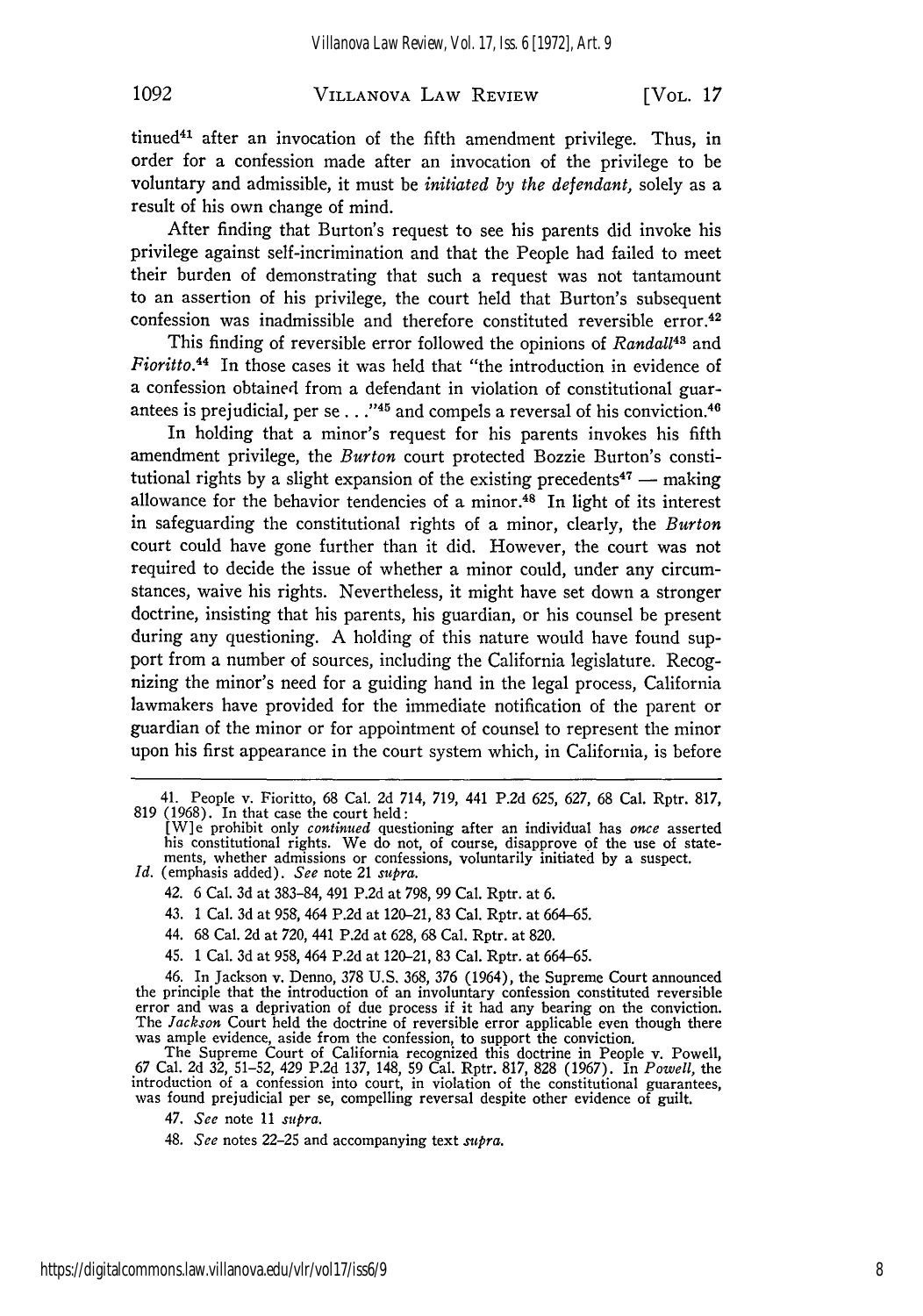## **RECENT DEVELOPMENTS JUNE 1972] 1093**

a magistrate.<sup>49</sup> This insulation of the minor at the magisterial level would be a nullity if it were not extended to the interrogation stage.<sup>50</sup>

Additionally, the judiciary, as well as lawmakers, has recognized the special needs of a minor. The United States Supreme Court recognized the minor's need for a guiding hand in *In re Gault.51* Also, in two cases preceding that landmark decision,  $Haley v$ . Ohio<sup>52</sup> and *Gallegos v. Colorado,5' 3* the Court reversed the murder convictions of certain minors, due to the inadmissibility of their confessions. The Court reasoned that confessions and admissions of juveniles required special caution,<sup>54</sup> because a juvenile, "no matter how sophisticated, is unlikely to have any conception of what will confront him" and is "unable to know how to protect his own interests or how to get the benefits of his constitutional rights."<sup>55</sup> Moreover, in *Haley,* the Court stated:

[A juvenile] needs counsel and support if he is not to become the victim first of fear, then of panic. He needs someone on whom to lean, lest the overpowering presence of the law, as he knows it, crush him.56

Therefore, the Supreme Court has arguably set forth the postulate that it is unlikely that a minor will be able to withstand police pressures and assert or understand his rights absent the assistance of an adult.<sup>57</sup> In this respect, a juvenile needs a guiding hand during the period of interrogation considerably more than does an adult. The *Gault* Court indicated that counsel should be present and aptly stated that:

[I]f counsel was not present for some permissible reason when an admission was obtained, the greatest care must be taken to assure that the admission was voluntary, in the sense not only that it was not

54. Justice Douglas, writing for the majority in *Haley,* gave express recognition to the additional factors involved in determining the admissibility of a minor's con- fession, stating:

fession, stating:<br>What transpired would make us pause for careful inquiry if a mature man<br>were involved. And when, as here, a mere child — an easy victim of the law — is before us, special care in scrutinizing the record must be used. Age 15 is a tender and difficult age for a boy of any race. He cannot be judged by the more exacting standards of maturity. That which would leave a man cold and unimpressed<br>can overawe and overwhelm a lad in his early teens. This is the period of great<br>instability which the crisis of adolescence produces. A 15-year-old l through the dead of night by relays of police, is a ready victim of the inquisition.<br>332 U.S. at 599.

55. Gallegos v. Colorado, 370 U.S. 49, 54 (1962). It should be noted that, in the *Haley* and *Gallegos* cases, the defendant minors were subjected to prolonged questioning or held incommunicado for a substantial period of time. Hence, their confessions, even as adults, would probably have been inadmissible. However, the more significant point of these cases appears to be that the Cou that special considerations must be given minors in such situations.

56. 332 U.S. at 600.

*57. Cf.* Note, *supra* note 9, at **78.**

<sup>49.</sup> **CAL. PENAL** CODE § 858 (West 1970).

<sup>50.</sup> *See* People v. Lara, 67 Cal. 2d 365, 400, 432 P.2d 202, 226, **62** Cal. Rptr. **586,** 610 (1967) (dissenting opinion).

<sup>51. 387</sup> U.S. 1 (1967).

<sup>52. 332</sup> U.S. 596 (1948).

<sup>53.</sup> 370 U.S. 49 (1962).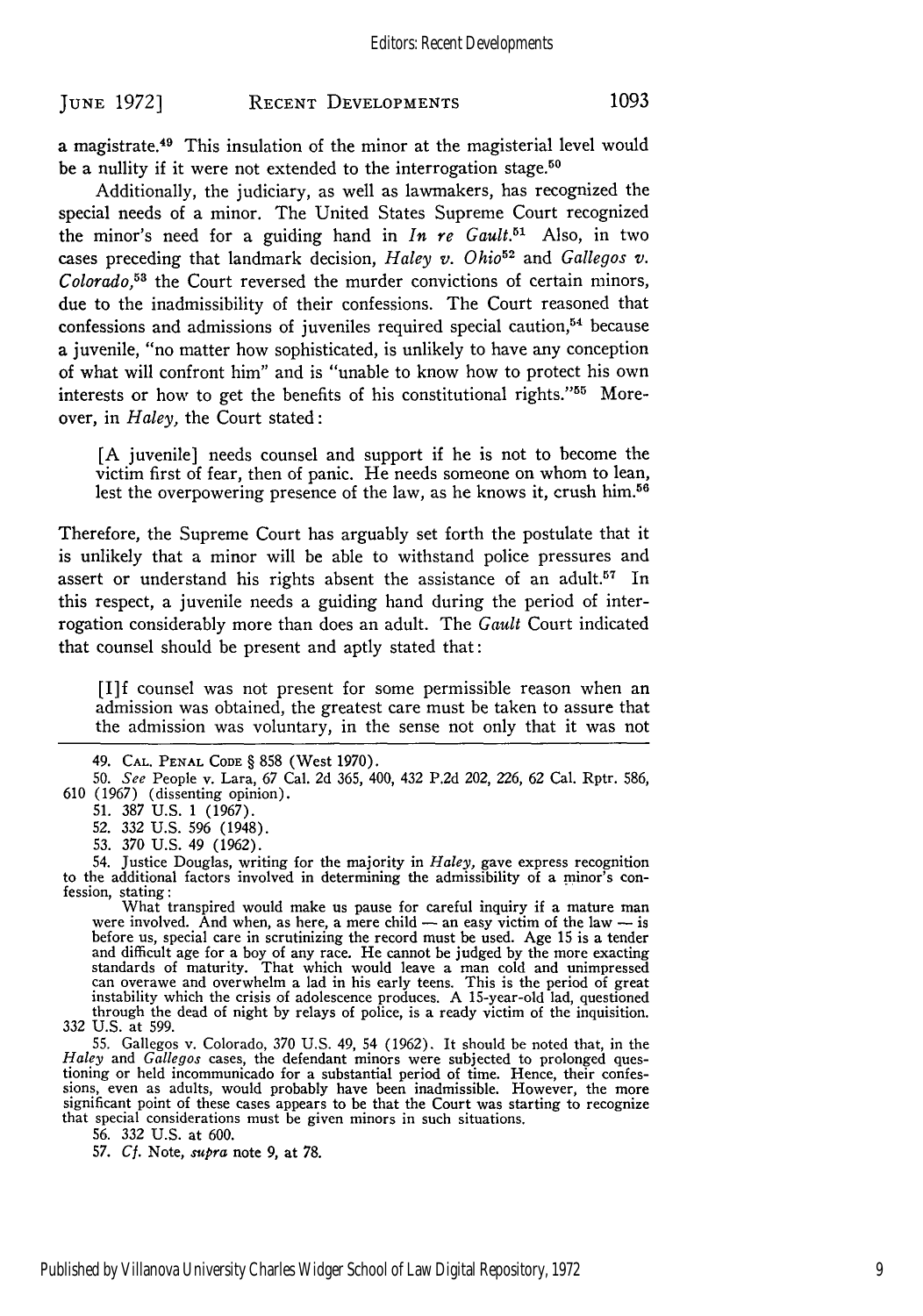## VILLANOVA LAW REVIEW 1094 [VOL. *17*

coerced or suggested, but also that it was not the product of ignorance of rights or of adolescent fantasy, fright or despair.<sup>58</sup>

In this manner *Gault* indicated that a higher standard of safeguards is needed when dealing with an adolescent.

In response to this need for a higher standard, many commentators have indicated that a juvenile is not capable of waiving his constitutional rights and have suggested potential avenues along which the *Burton* court might have proceeded.<sup>59</sup> While it is arguable that these commentators dealt only with the waiver question and not with the invocation of the privilege against self-incrimination, in all practicality, the two issues are merely opposite sides of the same coin. Once the minor is confronted by the authorities, he can either invoke his privilege against self-incrimination or he can waive his rights. If he is incompetent to make an effective waiver, certainly he is incompetent to know that he should assert his fifth amendment privilege. In this regard, it is of some significance that at least one judge on the California Supreme Court has advanced the proposition that no minor may waive his constitutional rights unless he has had the advice and counsel of a friendly adult.<sup>60</sup> Similarly, a rule requiring the presence of a parent, guardian or attorney for the child in order to make admissible any confessions made by him, has been advanced in the National Crime Commission Report<sup>61</sup> and by the Council of Judges of the

59. Some courts have held that a minor, seventeen years old, is incapable of waiving his constitutional and statutory rights in a criminal action, unless it appears beyond all doubt that the minor defendant fully understands the effects and the results growing out of such a waiver. *See, e.g.,* Bell v. State, 381 P.2d 167 (Okla. Crim. App. 1962) ; Olivera v. State, 354 P.2d 792 (Okla. Crim. App. 1960).

A lower standard was not sufficient for Judge Edgerton, who, in writing the majority opinion in Williams v. Huff, 142 F.2d 91, 92 (D.C. Cir. 1944), stated that, in his *personal opinion,* as a matter of law, a boy of seventeen could not competently waive his right to counsel in a criminal case. While this view was not literally ac-<br>cepted, the standards and inference against an effective waiver noted in the court's second opinion (146 F.2d 867 (1945)), have been generally accepted. *See, e.g.,* Moore v. Michigan, 355 U.S. 155 (1957) ; People v. Witenski, 15 N.Y.2d 392, 207 N.E.2d 358, 259 N.Y.S.2d 413 (1965).

A leading authority in the field has also rejected the idea that a fourteen-year-old could waive his rights without the advice of counsel. *See* Paulsen, *Fairness to the Juvenile Offender,* 41 **MINN.** L. REv. 547, 562 (1957).

Perhaps the most interesting rejection of the idea that a minor should be allowed to waive his rights is Handler, *The Juvenile Court and the Adversary System: Problems of Function and Form,* 1965 Wis. L. REV. 7, 33-34. This commentator placed the community interest, in not allowing a waiver, above that of the adolescent or the the community interest, in not allowing a waiver, above that of the adolescent or the parents as they conceive the merits of the situation. Basically, the community interest is in protecting the minor's rights which, Professor Handler indicates, can be ac- complished only by making these rights mandatory.

60. *See* People v. Lara, 67 Cal. 2d 365, 396-97, 432 P.2d 202, *223,* 62 Cal. Rptr. 586, 607 (1967) (Peters, J., dissenting).

61. The National Crime Commission Report recommended that:<br>Counsel should be appointed as a matter of course wherever coercive action is a possibility, without requiring any affirmative choice by child or parent.<br>PRESIDENT'S COMMISSION ON LAW ENFORCEMENT AND ADMINISTRATION OF JUSTICE,

THE **CHALLENGE** OF CRIME IN **A** FREE SOCIETY 86-87 (1967).

<sup>58. 387</sup> U.S. at 55 (footnotes omitted). It should be pointed out that both *Haley* and *Gallegos* were criminal cases, while *Gault* was a juvenile court case. However, all dealt with the special considerations needed when considering the admission of a minor's extrajudicial statements.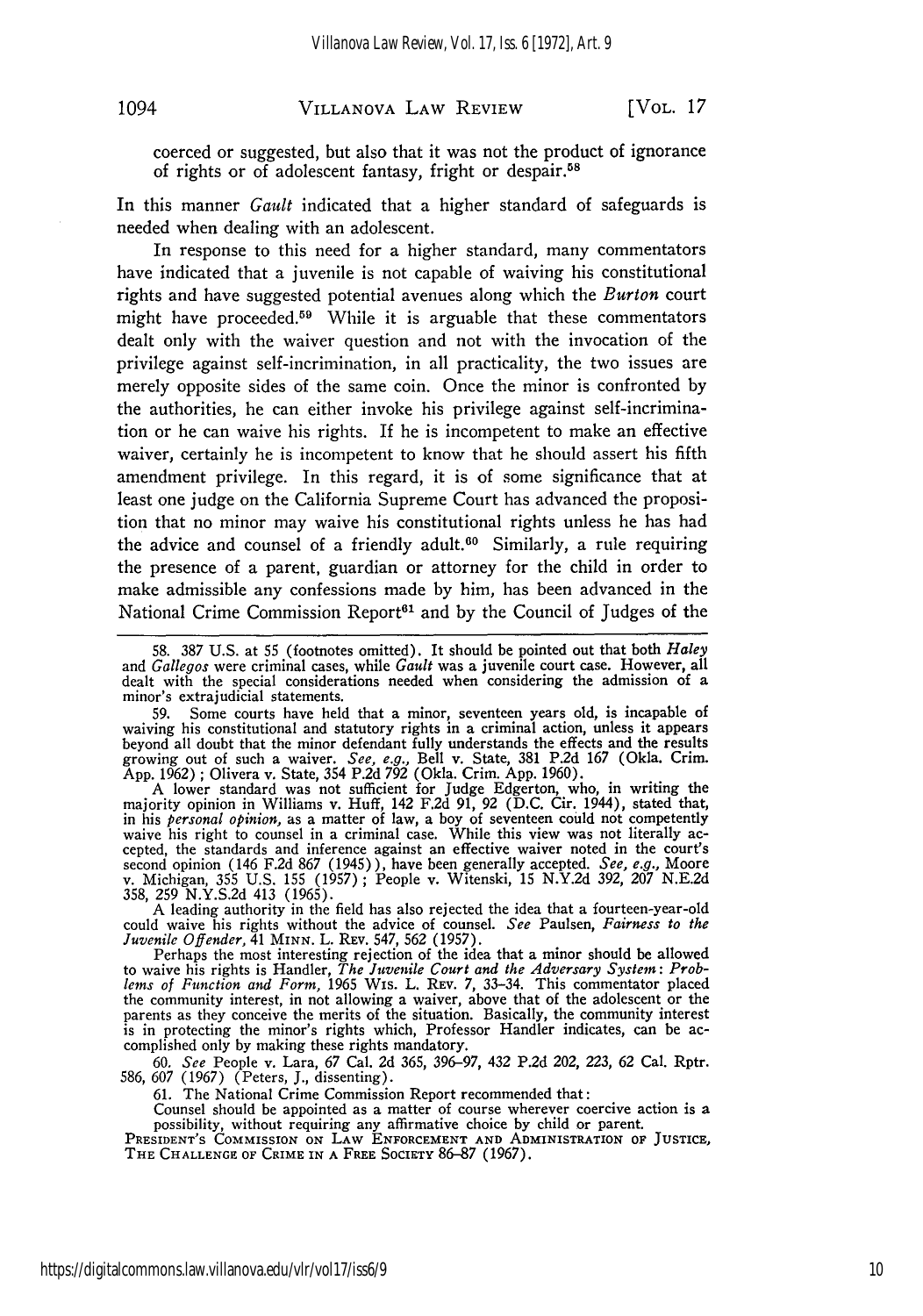National Council of Crimes and Delinquency.<sup>62</sup> One judge has gone even further and has indicated that he would refuse to admit, as evidence, *any* statement obtained from a juvenile while in custody.<sup>63</sup>

Furthermore, it is instructive to note that the need for the presence of a parent during custodial interrogation is not merely abstract conjecture but has been held to be critical in some instances. 64 Such results stem from the requirement that a minor's waiver must be tested in light of the "totality of the circumstances surrounding the confession."<sup>65</sup> The Supreme Court of New Jersey held that the parents' absence during a police interrogation was a possible reason, in itself, to hold a confession inadmissible, even though the minor did not wish to see his parents.<sup>66</sup> The court reasoned that:

[B]oys of 13 and 15 lack the judgment to appreciate the seriousness of the situation and the harm which they may do themselves by yielding to the pressures of insistent police questioning. <sup>67</sup>

Moreover, the New Jersey court stated that eminent authorities on juveniles were in accord that parents should be present during any interrogation of minors which concerned acts of delinquency.<sup>68</sup>

It seems unlikely that the legal process would be overburdened by requiring the presence of a minor's parent, guardian, or counsel during any custodial interrogation. Although such a requirement might make it more difficult to obtain confessions from minors, it is posited that confessions obtained from custodial interrogations without the presence of the minor's parent or counsel are, more often than not, untrustworthy. It has been stated:

We have learned the lesson of history, ancient and modern, that a system of criminal law enforcement which comes to depend on the "confession" will, in the long run, be less reliable and more subject to abuses than a system which depends on extrinsic evidence independently secured through skillful investigation.<sup>69</sup>

62. **COUNCIL OF** JUDGES, NATIONAL **COUNCIL ON** CRIME **AND DELINQUENCY,** MODEL **RULES** FOR JUVENILE COURTS Rule 25 (proposed final draft 1968).

*63.* Ketcham, *Guidelines from Gault: Revolutionary Requirements and Reappraisals,* 53 VA. L. REV. 1700, 1714 n.40 (1967).

- 66. *In re* Carlo, 48 N.J. *224,* 225 A.2d 110 (1966).
- 67. *Id.* at 241, 225 A.2d at 119.
- 68. *Id.* at 240, **225** A.2d at 119.
- 69. Escobedo v. Illinois, 378 U.S. 478, 488-89 (1964) (footnotes omitted).

<sup>64.</sup> *See* Note, *supra* note 9, at 80.

<sup>65.</sup> Gallegos v. Colorado, 370 U.S. **49,** 55 (1962), in which the "totality of circum-stances" test involved a consideration of the petitioner's age, length of detention, failure to send for his parents, failure to immediately bring him before the juvenile court judge, and failure to insure that he had the advice of a lawyer or a friend. *See* Glen, *Interrogation of Children: When Are Their Admissions Admissible? 2 FAMILY L.Q.* 280, 281 (1968).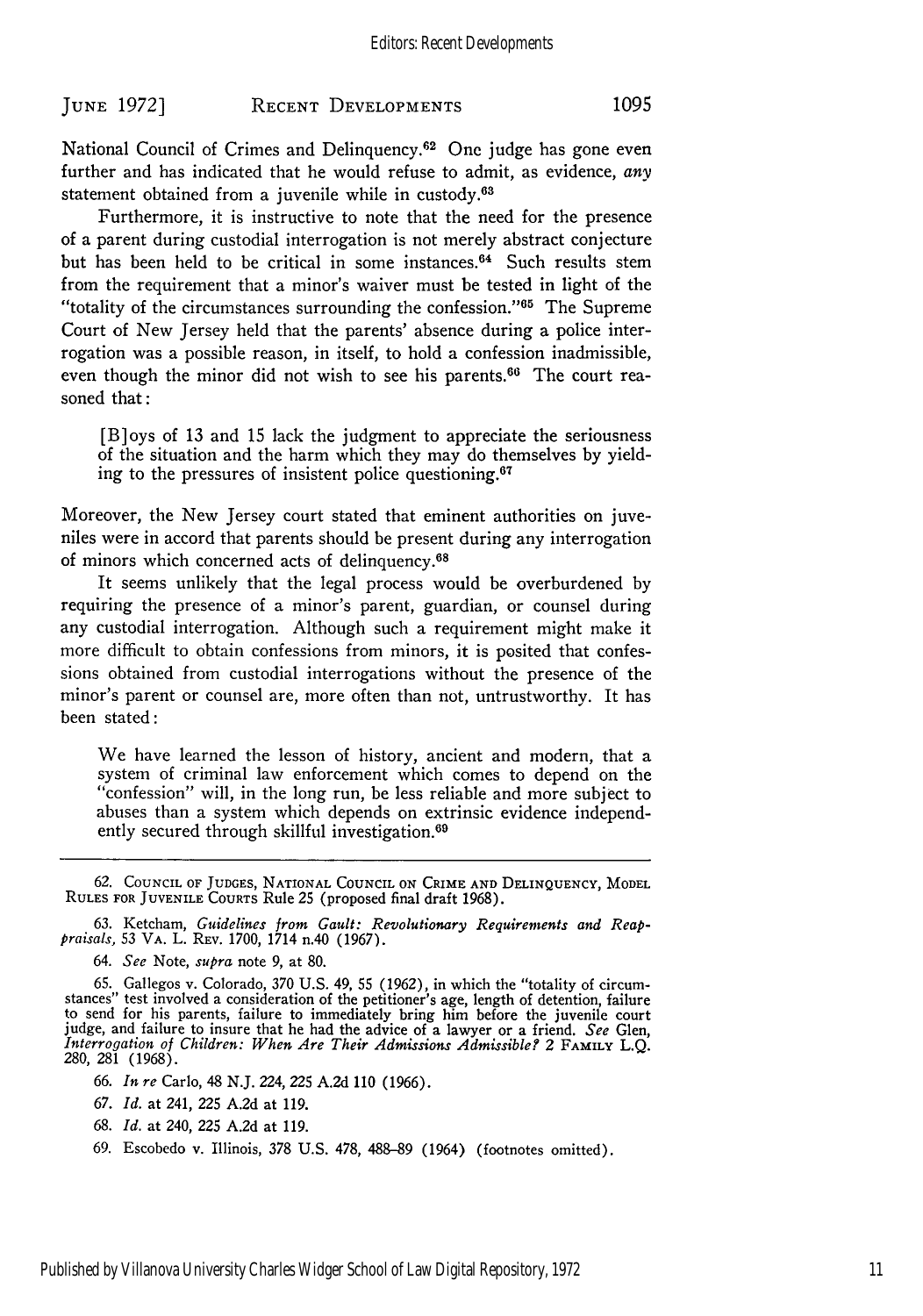#### VILLANOVA LAW REVIEW **1096** [VOL. *17*

Moreover, special criminal law safeguards for the minor appear more appropriate in considering that the minor has enjoyed a privileged status in the civil law for many years.<sup>70</sup>

While the instant case was decided in the criminal court, its impact should extend into the juvenile courts as well. Since *In re Gault*,<sup>71</sup> it has been recognized that most of the constitutional safeguards in criminal court are available to the minor in juvenile court.<sup>72</sup> Although the Court limited its holding in *Gault* to the adjudicatory stage, its safeguards appear applicable to pre-trial interrogation.<sup>73</sup> Otherwise, the privilege against self-incrimination and other constitutional rights, accorded minors at the juvenile hearing stage, would be virtually meaningless. Future Bozzie Burtons, whether tried in the criminal court or the juvenile court, should be able to assert the privilege against self-incrimination.

Even though the impact of *Burton* is broadened by the possible application of its principles to the juvenile court, its practical effect has necessarily been lessened by the recent Supreme Court decision in *Harris v. New York*,<sup>74</sup> which allowed less than total exclusion of objectionable confessions. The emphasis in *Burton* was that the fifth amendment privilege against self-incrimination imposed a stricter test as to the admissibility of confessions than the due process test under the fourteenth amendment (the voluntariness test).<sup>75</sup> The Supreme Court, however, diminished the impact of this fifth amendment application by allowing impeachment of the defendant who takes the stand by use of a confession garnered under the fourteenth amendment standard alone.76 Thus, it appears that the exclusionary remedy in *Burton* is not as effective as the court might have contemplated, because, under *Harris,* a minor's confession given after an ineffective waiver, might be introduced to impeach his later denial of guilt.

*73. See* Note, *supra* note 9, at 69-70.

<sup>70.</sup> For a general discussion of the privilege status of the minor in civil law, *see* People v. Lara, 67 Cal. 2d 365, 379 & n.6, 397-98, 432 P.2d 202, 212 & n.6, 224, 62 Cal. Rntr. 586, 596 & n.6, 608 (1967) (citations are to both the majority and dissenting opinions).

<sup>71. 387</sup> U.S. 1 (1967).

<sup>72.</sup> The *Gault* Court held that a minor in juvenile court has the following basic rights: (1) right to notice of the charges; (2) right to counsel; **(3)** right to confrontation and cross-examination; (4) *privilege against self-incrimination;* (5) right to a transcript of the proceedings; and (6) right to appellate review. *Id.* Since *Gault,* the only right that the Supreme Court has denied a juvenile is the right to a jury trial. *See* McKeiver v. Pennsylvania, 403 U.S. 528 (1971).

<sup>74. 401</sup> U.S. *222* (1971). The *Harris* case involved a defendant who was indicted for selling heroin twice to an undercover police officer. When he elected to take the stand, he was subsequently impeached by his own confession. Although the con- fession had been obtained without granting him his procedural safeguards under *Miranda,* there was no assertion by the defendant that the statements had been coerced or made involuntarily. Mr. Chief Justice Burger, writing the majority opinion, simply indicated that the "privilege [to testify] cannot be construed to include the right to commit perjury." *Id.* at 225.

*<sup>75.</sup> See* notes 9-12 *supra.*

<sup>76. 401</sup> U.S. at 225.